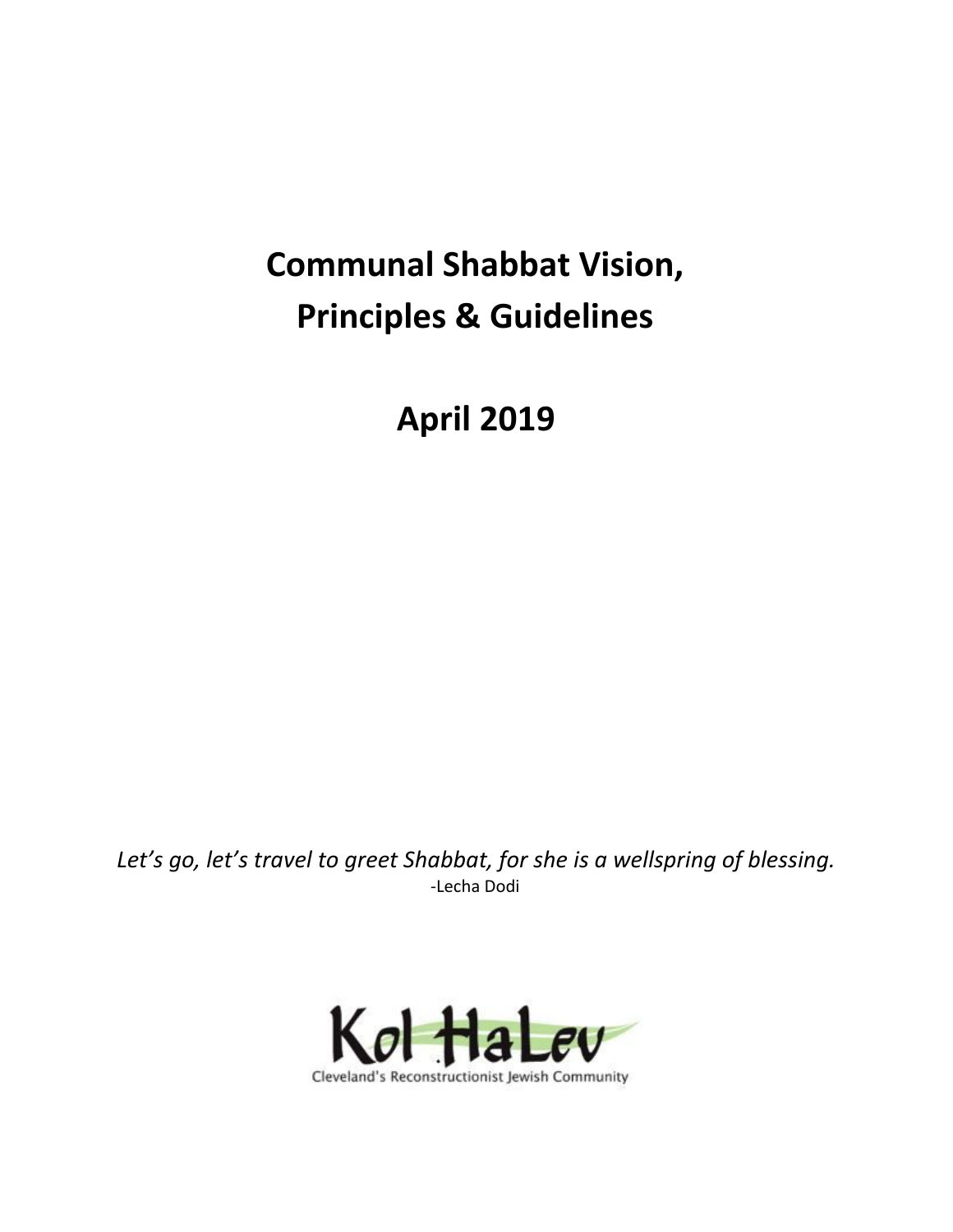## **Kol Halev Communal Shabbat Vision March 26, 2019**

**Shabbat as a Living Value for the Kol Halev Community and its Members.** At Kol Halev, we recognize Shabbat as one of the great spiritual treasures of our people's tradition. It provides an opportunity for rest, renewal and joy. *The notion of carving out a dedicated period of time each week* in order to nourish our spirits and engage with life at a deeper level seems to many of us the perfect spiritual antidote for our otherwise non-stop, media-saturated lives. We affirm the teaching from Rabbi Arthur Green, contemporary scholar of Jewish thought, that

*[In light of ] how incredibly fast the pace of our lives has become . . . Shabbat is needed now more than ever. . . It may be the best gift we have to offer the world . . . but in order to offer it to the world, we first have to reclaim it for ourselves.*

We encourage our fellow members to explore this practice of regularly and intentionally disengaging from daily routines and obligations and proactively seeking out those experiences that feed our souls.

**Kol Halev Strives to Create an Inclusive Community**. As a community, we seek to make Shabbat meaningful and engaging for all of our members. Our vision of Shabbat, then, is informed by our commitment to creating an inclusive communal experience. Together we explore both traditional and innovative avenues for engaging with Shabbat.

While individual Shabbat experiences can bring spiritual nourishment into each member's life, we believe that there are uniquely compelling dimensions of Shabbat that are available only when we gather as a community and can draw energy and comfort from one another as individuals as well as members of Kol HaLev and the Jewish people.

*The presence of each person contributes to the joy of a Kol HaLev Shabbat. There are many ways to be present:* members may lead or co-lead a service, lead or participate in Torah Study, teach in our Hagiga (Youth Education) program, serve as a greeter or Kiddush host, join the Celebrations *Aliyah* to share good news, or offer the name of a friend or loved one for the *Mi Sheberach* (prayer for healing) or for a yahrzeit memorial. Equally important to Kol Halev's communal Shabbat experience are those members who attend a service and listen, speaking only to add their voices to communal prayers. Our community also welcomes those who may decide to join us for before or after service activities, such as Torah Study, Mindful Jewish Practice Meditation or for Kiddush, when we gather to enjoy the rituals of blessing the wine and the challah; and sitting down to eat and talk with others.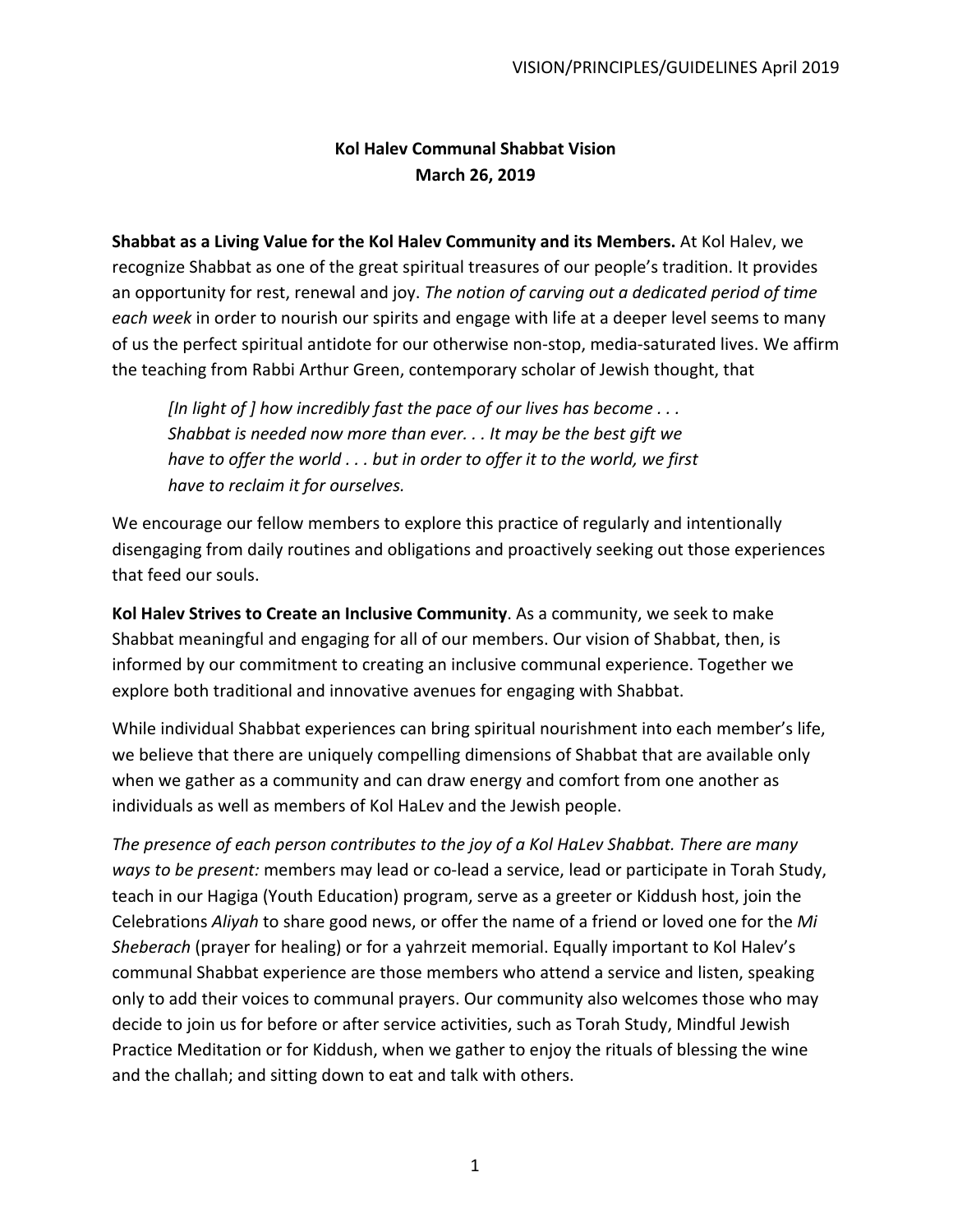**The Kol Halev Vision: The Evolving and Balancing of Individual and Communal Spirituality with Ancient and Modern Traditions.** The Kol HaLev Shabbat experience incorporates the commitment to explore new routes to a meaningful Shabbat that balance individual spiritual connections with the voices of our ancient and modern traditions. We do this through learning, praying, relaxing, self-reflecting, appreciating beauty – and occasionally including brand-new approaches. As the ancients argued, Shabbat is a foretaste of the holiness of the world to come. Members and guests are invited to share in the experience of awe, delight, belonging, gratitude and harmony which have nurtured Jews for centuries.

### **Shabbat Principles and Guidelines**

Shabbat is a time for joy and a time to explore and express our spiritual practices. The following principles are meant to increase the opportunity that we have to experience the joy of Shabbat as a community. This guide is not meant to affect members' individual decisions about their observance in their homes or outside Kol HaLev. It is meant to suggest a framework for deepening our collective spiritual practice. Accordingly, Kol Halev encourages dialogue within our community to discuss, learn and ultimately discern whether a communal activity honors the spirit of Shabbat as affirmed in this document.

The following principles and guidelines illustrate the Kol Halev Shabbat vision.

**1. Kedushah - Kol Halev recognizes the historical and spiritual significance of the Torah, of creating holy space, and of working to connect to the Divine. The actions of our members reflect our sense of awe, wonder, and appreciation for the gifts of Jewish traditions.**

**2. Welcoming - Kol Halev is a home for a broad spectrum of Jewish traditions, and as a congregation, we are committed to being a welcoming community.**

- **● Welcoming Begins at "Hello".** Members greet each other and guests with warmth.
- **● Welcoming Means Offering Prayer Book Access to All.** We use a Reconstructionist prayer book which is based on the traditional Hebrew liturgy. Shabbat services are conducted in a mixture of English and Hebrew. Most prayers done in Hebrew are also available in transliteration and in English so everyone can participate. Explanations for customs and practices within the Jewish tradition and particular to Kol Halev are offered within the prayer book text and by the service leader.
- **● Welcoming Offers Knowledge.** We have created a Glossary of Hebrew Terms to guide people through the Shabbat service terminology, and to offer opportunities to learn about Kol HaLev's, as well as traditional, practices .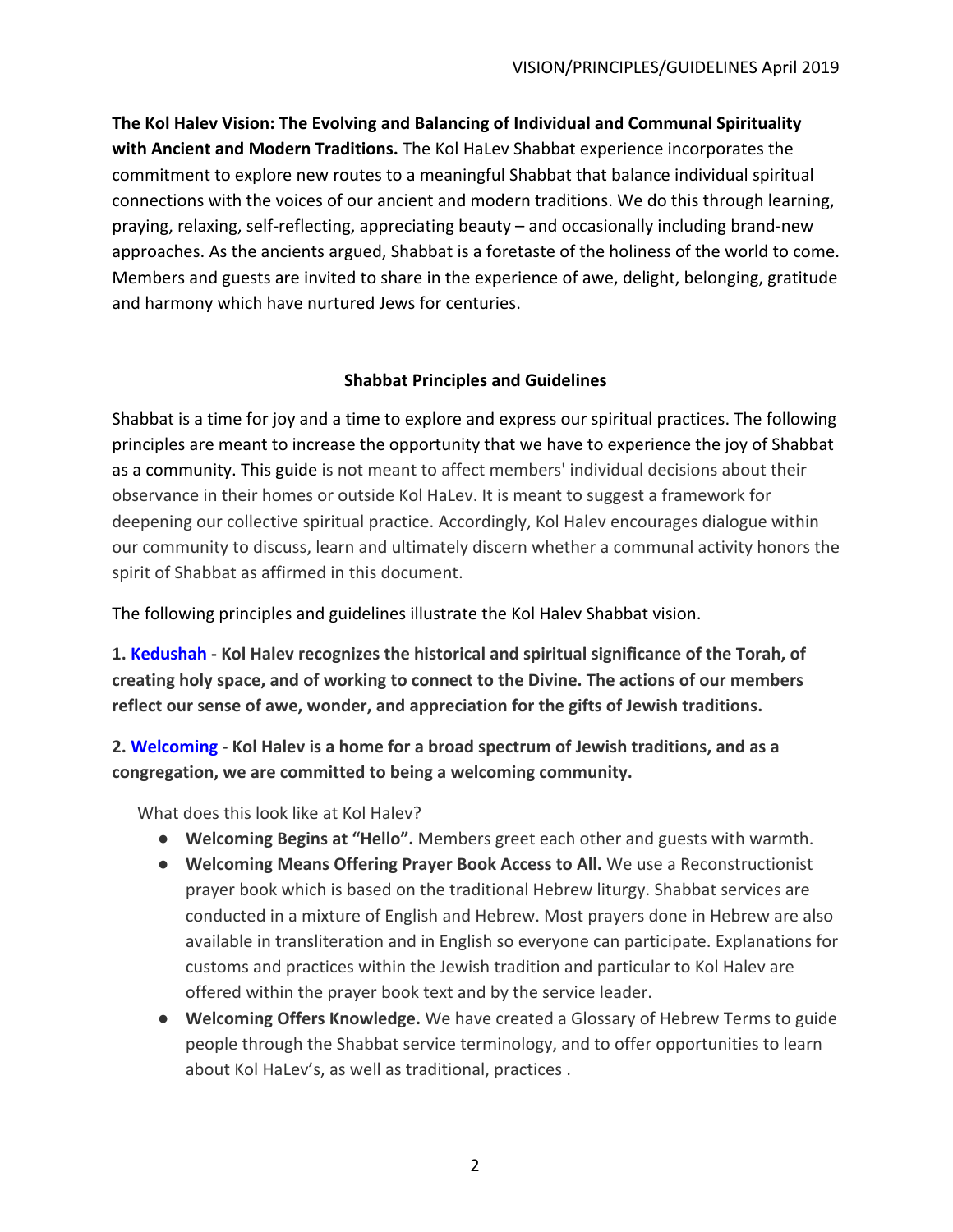**3. A time apart - The Kol Halev community respects Shabbat as a time apart, a time when many of us choose to disengage from work and other routine activities in order to engage in prayer, spiritual practice, celebration, learning, creative and restorative activities, and connection to our community.**

- **● Refraining from Kol Halev Business Conversations on Shabbat.** We ask that people have Kol Halev business conversations with staff and lay leadership during the week so that all members can participate in a restful Shabbat.
- **● Shabbat Services are a Tech-Free Zone.** We recognize that some in our community take Shabbat as a time to refrain from screens and photography. Therefore, within services, in order to create holy space and time, everyone is asked to refrain from these activities.
- **● Members receive information during the week.** To respect the Shabbat practices of all, members and staff are asked to refrain from sending non-urgent emails regarding official Kol Halev business on Shabbat.
- **● Accentuate the Positive.** Many of our community members hold passionate political and/or social justice perspectives which inform their experience of Shabbat. Many others prefer to keep the political arena separate from their Shabbat practice. In order to highlight Shabbat as a foretaste of the world to come, Kol Halev focuses on accentuating shared values rather than differences**.**
	- **○ Shabbat Announcement Boundaries.** In light of these realities, Shabbat announcements about, or participation in, politically-oriented activities at Kol HaLev will be limited to those which are formally connected with Kol HaLev. Such announcements include matters related to Greater Cleveland Congregations plus any other activities which have been, on a case-by-case basis, officially endorsed by our community leadership.
	- **○ Post-Kiddush Organized Political Discussions.** There may, however, be politically oriented conversations organized to take place following Kiddush at the discretion of the Adult Education Committee, or other body within Kol HaLev, providing that such discussions take place outside of the cafeteria so that it does not infringe on the Shabbat experience of those who choose not to participate.
	- **○ Personal Conversations: A Question of Courtesy.** For all informal personal conversations, we simply encourage people to offer each other the courtesy of confirming whether or not political conversations are an acceptable part of their Shabbat practice.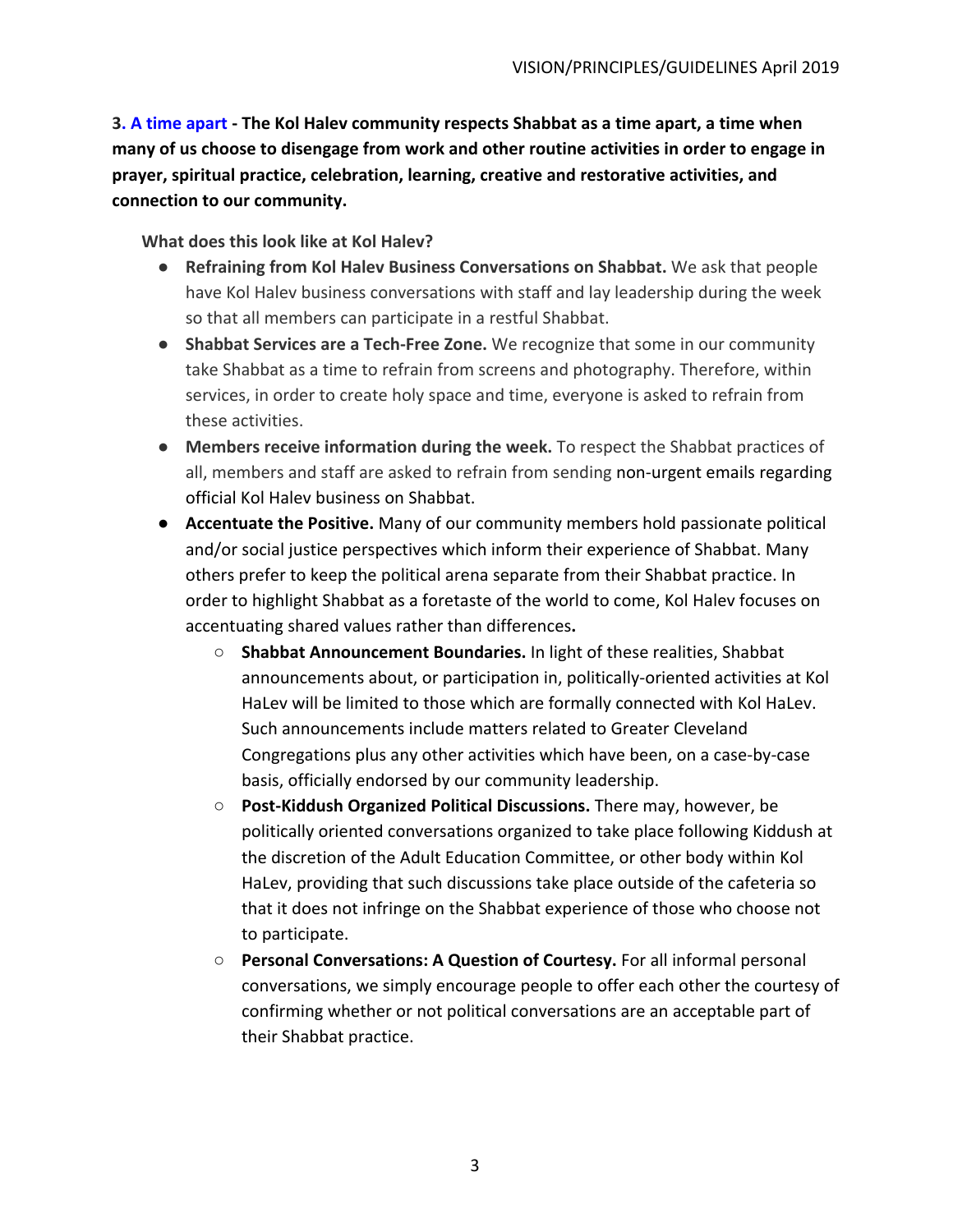**4. Evolving relationship with Shabbat - We believe that Kol Halev can provide a context for members to develop an ongoing and evolving relationship with Shabbat and to their own spiritual practices.**

#### **What does this look like at Kol Halev?**

- **● Variety of Shabbat Service Formats.** By offering a variety of service types, members can explore different approaches. Service leaders are encouraged to use the Kol Halev weekly email update to describe in advance the type of service which attendees can expect.
- **● Traditional Shabbat Practices...A Dialogue.** We recognize that our community is in dialogue with traditional practices and benefits from understanding their origins and development.
- **● Ritual Garb...A Matter of Personal Choice.** Some members and guests find that their experience of holiness is enhanced by ritual garb, such as kippah and tallit. These are optional and are available as appropriate for those who would like them.
- **● Education...Building a Legacy.** We offer learning opportunities on Shabbat. The religious school for our children is conducted simultaneously with our Shabbat service and includes age-group appropriate thematic curricula developed by the Kol Halev Educational Director and taught by a volunteer staff. The religious school also offers a Tot Shabbat program several times a month. We also offer learning opportunities for adults, such as Torah study and Lunch and Learn. Our religious school and adult education guidelines are consistent with the Shabbat Practices and guidelines outlined in this document.

**5. Participatory Prayer – We embrace communal Shabbat prayer as an activity that we create together rather than one that is performed by specific individuals and see it as one important vehicle for connecting with one another as human beings, and with the inherent value of each human life.**

- **● Participating in Group Aliyot...Truly a Blessing.** We invite members and guests to participate in group aliyot to encounter each other, to share celebrations, and to share personal connections to Torah through thematic aliyot and Rabbi's blessing.
- **● Music to Engage the Soul.** Music is used to enhance the service experience, which may include percussion instruments. We use vocal and instrumental music to provide a shared experience which occurs on physical, psychological and spiritual levels.
- **● Get Creative! Develop a Rabbi-Supported Shabbat Service.** Members are encouraged to work with the Rabbi to co-create and co-lead--or even be the *sole* leader for--a Shabbat service. Kol Halev offers a variety of service types so that our community can explore different approaches. Our evolving Shabbat practices include: musical